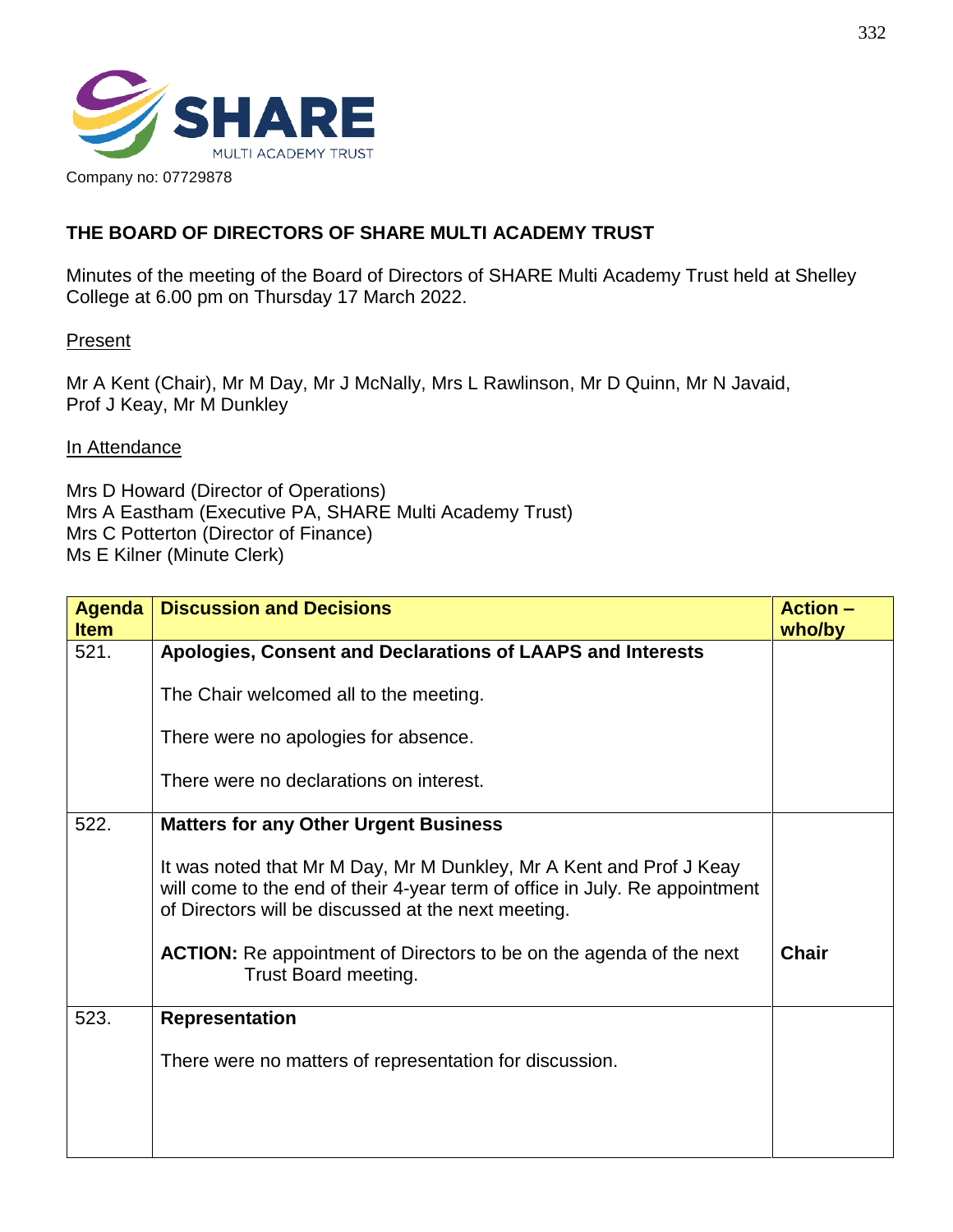| <b>Agenda</b><br><b>Item</b> | <b>Discussion and Decisions</b>                                                                                                                                                                                                                                                                                                                             | <b>Action -</b><br>who/by |
|------------------------------|-------------------------------------------------------------------------------------------------------------------------------------------------------------------------------------------------------------------------------------------------------------------------------------------------------------------------------------------------------------|---------------------------|
| 524.                         | Minutes of the Previous Meeting held on 9 December 2021 and Any<br><b>Matters Arising from the Minutes</b>                                                                                                                                                                                                                                                  |                           |
|                              | <b>RESOLVED:</b> That the minutes of the meeting held on 9 December 2021<br>be approved and can be signed by the chair as a correct<br>record of the meeting.                                                                                                                                                                                               |                           |
|                              | Matters arising are noted below:                                                                                                                                                                                                                                                                                                                            |                           |
|                              | (a) Safeguarding – Keeping Children Safe in Education 2021 (Minute<br>$509$ (b) refers)                                                                                                                                                                                                                                                                     |                           |
|                              | <b>ACTION:</b> Mrs A Eastham to contact Mr J Glazzard and ask him to<br>confirm that he has read and understood the SHARE MAT<br>Child Protection and Safeguarding Policy 2021/22 and<br>Keeping Children Safe in Education September 2021, by<br>signing and returning the declaration form.                                                               | Mrs A<br><b>Eastham</b>   |
|                              | The Chair to contact Mr J Glazzard regarding his role as a<br>Director of the Trust Board.                                                                                                                                                                                                                                                                  | <b>Chair</b>              |
|                              | Governors noted that they were very impressed with the presentation by<br>the new auditors.                                                                                                                                                                                                                                                                 |                           |
|                              | <b>ACTION:</b> The DoF to pass comments on to the new auditors.                                                                                                                                                                                                                                                                                             | <b>DoF</b>                |
| 525.                         | <b>CEO Report for Directors</b>                                                                                                                                                                                                                                                                                                                             |                           |
|                              | The Chief Executive's Report March 2022 had been circulated before the<br>meeting.                                                                                                                                                                                                                                                                          |                           |
|                              | The CEO updated the meeting on key areas in the report.                                                                                                                                                                                                                                                                                                     |                           |
|                              | (a) Whitcliffe Mount                                                                                                                                                                                                                                                                                                                                        |                           |
|                              | A meeting is planned for next week with the RSC office and the LA.                                                                                                                                                                                                                                                                                          |                           |
|                              | The CEO has suggested the Chair and Vice Chair at Whitcliffe Mount<br>should meet with members of the Trust Board.                                                                                                                                                                                                                                          |                           |
|                              | Q. Will there be a trust restructure to build capacity?<br>A. There is a new SLT in place. There will be a review of the finance,<br>admin and ICT functions after TUPE has taken place. We are<br>looking at the Trust School Improvement structure and top slice<br>and there may be an option for Deputy Head Teachers to work on<br>School Improvement. |                           |
|                              | Q. If Deputy Head Teachers work on School improvement, how<br>will this be paid for?                                                                                                                                                                                                                                                                        |                           |

333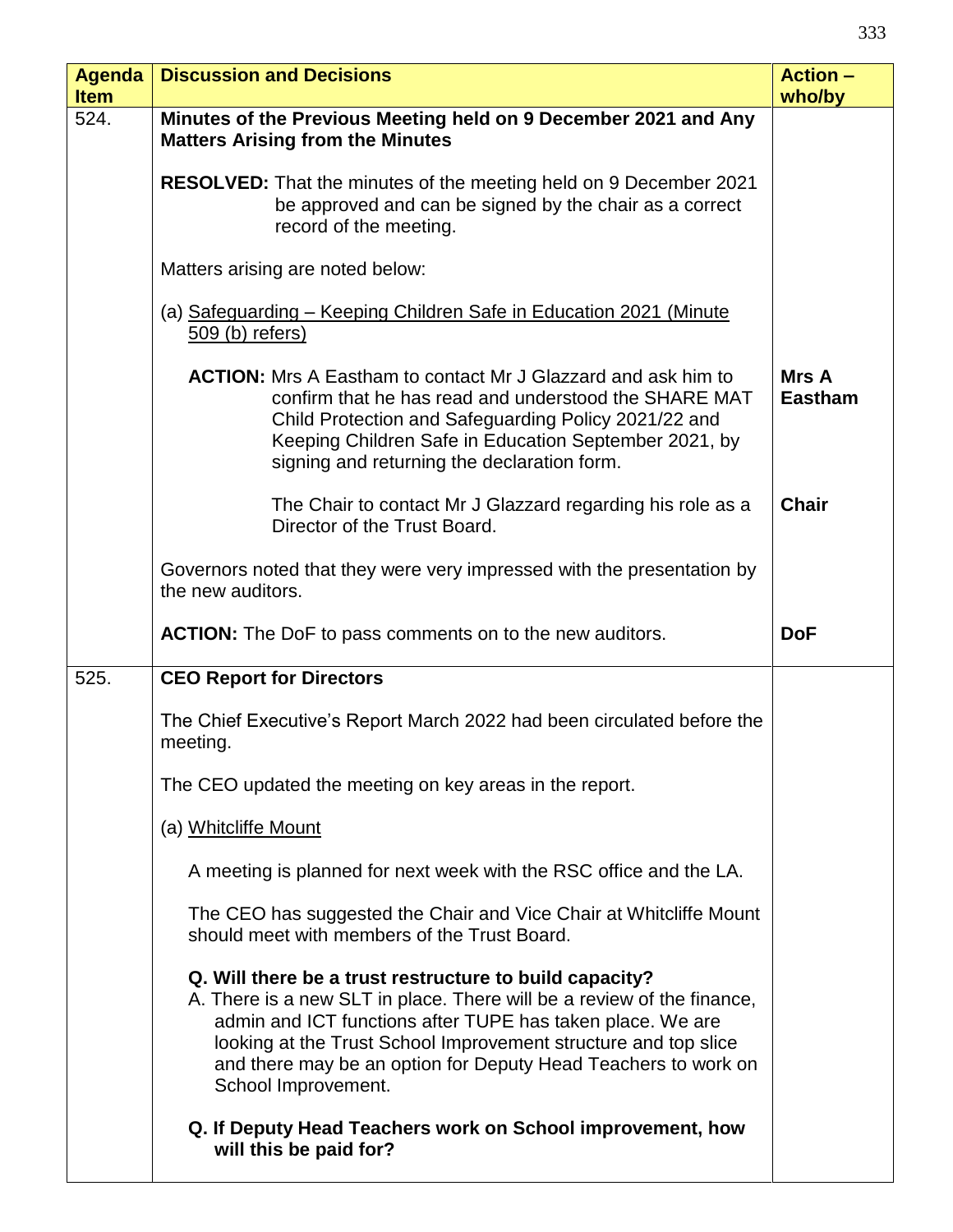| <b>Agenda</b> | <b>Discussion and Decisions</b>                                                                                                                                                                                                                                                         | <b>Action -</b>         |
|---------------|-----------------------------------------------------------------------------------------------------------------------------------------------------------------------------------------------------------------------------------------------------------------------------------------|-------------------------|
| <b>Item</b>   | A. This will work through in the top slice, but we will ensure the status<br>of the role is reflected. Proposals will be made at the next Trust<br>Board meeting.                                                                                                                       | who/by                  |
|               | Q. When do we expect Whitcliffe Mount to join the Trust?<br>A. We will aim for 1 July 2022, but it could be 1 September 2022.                                                                                                                                                           |                         |
|               | <b>ACTION:</b> Mrs A Eastham to arrange a meeting between members of<br>the Trust Board and the Chair and Vice Chair of Whitcliffe<br>Mount governing body.                                                                                                                             | Mrs A<br><b>Eastham</b> |
|               | <b>RESOLVED:</b> That the Directors are happy to proceed with the<br>conversion process in the knowledge that board<br>members will ultimately sign the agreement. Any<br>unexpected concerns raised by solicitors will be shared<br>with Directors.                                    |                         |
|               | (b) Royds Hall de-amalgamation                                                                                                                                                                                                                                                          |                         |
|               | There have been no further updates from the RSC Trust Relationship<br>Manager.                                                                                                                                                                                                          |                         |
|               | (c) National developments                                                                                                                                                                                                                                                               |                         |
|               | The Department for Education is going to be restructured. The new<br>structures will align with the regions used by other government<br>departments. The Lancashire and West Yorkshire RSC region will<br>cease to exist and we will fall under the Yorkshire and Humberside<br>region. |                         |
|               | Regional Schools Commissioners or equivalent roles will remain in<br>the system. There will also be a clearer separation of duties between<br>the Education and Skills Funding Agency (ESFA) and the Department<br>for Education. The ESFA will focus more tightly on funding.          |                         |
|               | (d) COVID-19 latest                                                                                                                                                                                                                                                                     |                         |
|               | Absences due to COVID were much lower at the start of this half<br>term than after the Christmas break. Overall attendance is improving.<br>Staff absence is also falling.                                                                                                              |                         |
|               | Q. What are the rules for staff, do they still need to test?<br>A. People with suspected COVID are now asked to isolate and book<br>a PCR test if they have symptoms. Free testing will end from 1<br>April 2022.                                                                       |                         |
|               |                                                                                                                                                                                                                                                                                         |                         |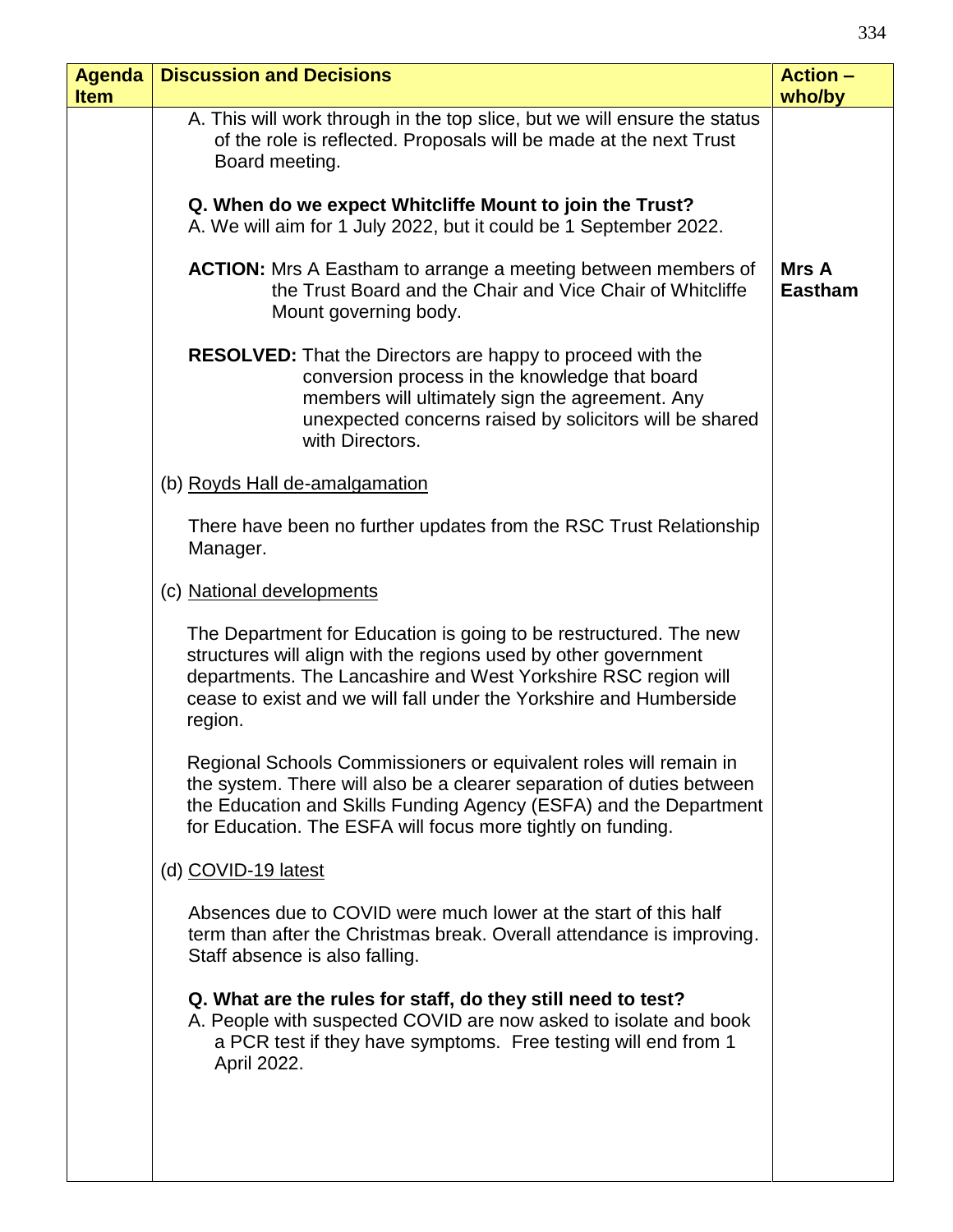| <b>Agenda</b> | <b>Discussion and Decisions</b>                                                                                                                                                               | <b>Action -</b> |
|---------------|-----------------------------------------------------------------------------------------------------------------------------------------------------------------------------------------------|-----------------|
| <b>Item</b>   |                                                                                                                                                                                               | who/by          |
|               | (e) Ukraine conflict                                                                                                                                                                          |                 |
|               | Our leaders have prepared assemblies and form-time materials to<br>share with pupils. We are making use of guidance provided by the<br>DfE and respected charities.                           |                 |
|               | (f) Strategic plan                                                                                                                                                                            |                 |
|               | The following documents had been circulated before the meeting.<br>Strategic Plan 2022<br>- One- page strategic plan<br>Strategic Plan with detailed objectives                               |                 |
|               | The CEO summarised the Strategic Plan 2022.                                                                                                                                                   |                 |
|               | Q. What is the RAG rating?<br>A. The RAG rating will be used with the priority rating to determine<br>the objectives we will focus on. The RAG rating would indicate the<br>current standard. |                 |
|               | Q. Is there a timescale for the Strategic Plan?<br>A. Circa 5 Years.                                                                                                                          |                 |
|               | Q. Will we set measures, timescales and targets for the 3 goals?<br>A. Yes when we have agreed the final goals.                                                                               |                 |
|               | Q. The One Page Strategic Plan is very good but can we add<br>bullet points to give more clarity?<br>A. Yes, we can.                                                                          |                 |
|               | Q. Do we know what success looks like? What would tell us we<br>have been successful?<br>A. This will be based on 'where we are now' and 'where we want to<br>be'.                            |                 |
|               | Q. It will be very important to have a 'line in the sand' for where<br>we are now?                                                                                                            |                 |
|               | A. Agreed. ImpactEd are helping the Trust with surveys.                                                                                                                                       |                 |
|               | Q. Will the Strategic Plan be complete for the next Trust Board<br>meeting?<br>A. Yes. This will allow other plans to be developed based on the<br>Strategic Plan.                            |                 |
|               | Q. It will be good if we can keep the strategic plan as simple as<br>possible. This helps everyone to remember the plan<br>objectives?<br>A. Noted.                                           |                 |
|               |                                                                                                                                                                                               |                 |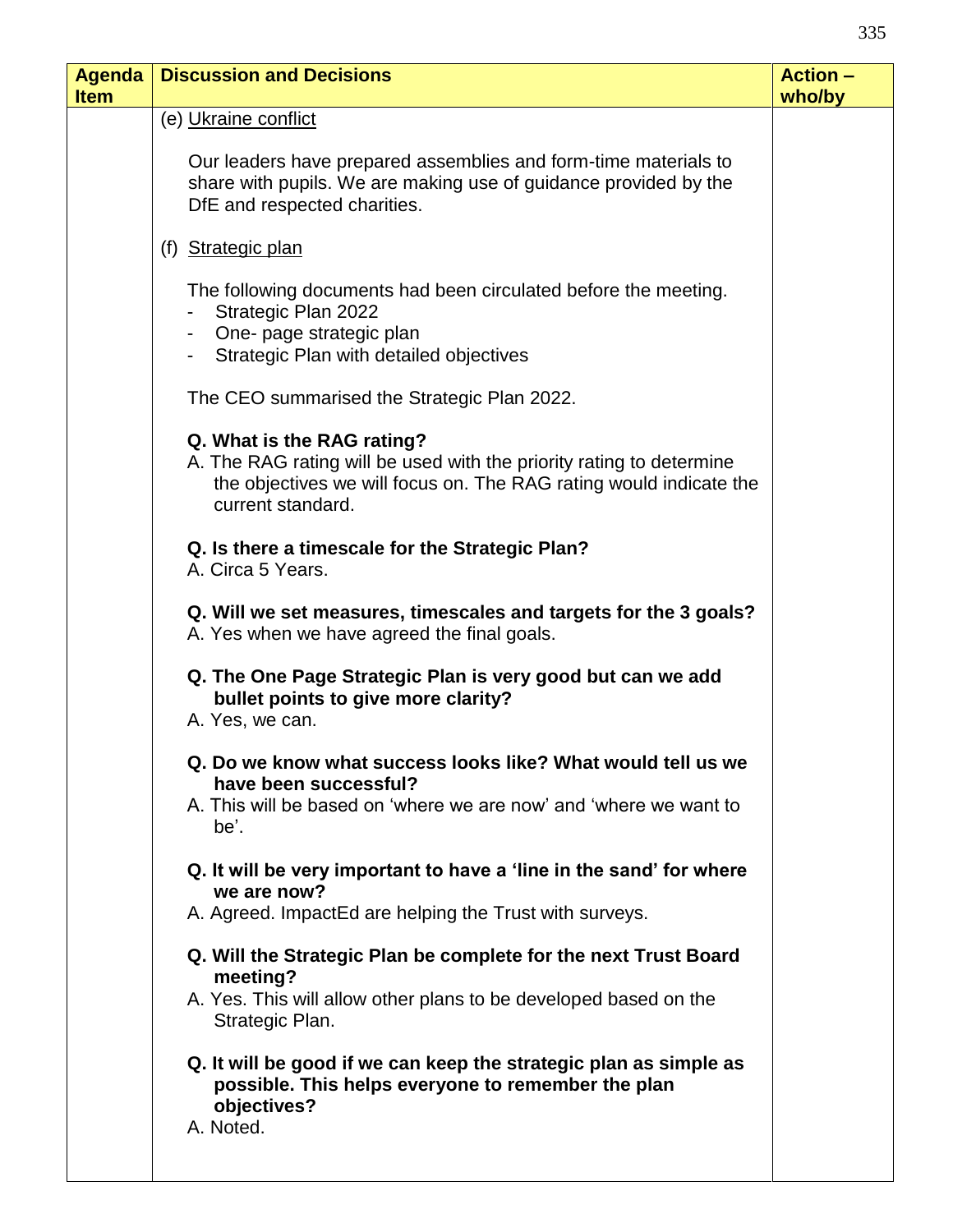| <b>Agenda</b><br><b>Item</b> | <b>Discussion and Decisions</b>                                                                                                                                                                                                                   | <b>Action -</b><br>who/by      |
|------------------------------|---------------------------------------------------------------------------------------------------------------------------------------------------------------------------------------------------------------------------------------------------|--------------------------------|
|                              | Q. Will the Strategic Plan be reviewed every year to make sure it<br>stays current?<br>A. Yes, the RAG rating will help with this.                                                                                                                |                                |
|                              | Q. Will schools in the Trust be able to link their plans to the<br>Strategic plan and say what they are doing to achieve the<br><b>Strategic Plan?</b><br>A. Yes.                                                                                 |                                |
|                              | Q. The Trust Board do need to own the Strategic Plan. Does the<br>plan need to be a strategic overview rather than operational?<br>A. We need an operational view which we can simplify afterwards.<br>This is a framework for us all to work to. |                                |
|                              | Q. The Strategic Plan needs to be a pyramid. Everything feeds<br>down from the top?<br>A. Agreed. We will go down and then go back up as a sense check.                                                                                           |                                |
|                              | Q. Do the Trust Board need a separate session to discuss the<br><b>Strategic Plan?</b><br>A. Yes. We need to identify the key priorities of the Trust.                                                                                            |                                |
|                              | Q. Who would facilitate the meeting?<br>A. If it were ImpactEd it would have to be online. Otherwise, it could<br>be face to face                                                                                                                 |                                |
|                              | <b>ACTION:</b> A Trust Board meeting to discuss the Strategic Plan in<br>detail to be arranged post Easter.                                                                                                                                       | <b>Mrs A</b><br><b>Eastham</b> |
|                              | (g) Academy evaluation and improvement plans                                                                                                                                                                                                      |                                |
|                              | Heads completed improvement plan updates and amended their<br>academy evaluation forms just before the February half-term.                                                                                                                        |                                |
|                              | Work is ongoing and there is still some work to do.                                                                                                                                                                                               |                                |
|                              | (h) Current and predicted pupil performance                                                                                                                                                                                                       |                                |
|                              | It is very difficult to make predictions and we do expect some<br>unexpected results at some schools.                                                                                                                                             |                                |
|                              | Q. Is there a lack of comparison data?<br>A. Yes, the last data was for 2109.                                                                                                                                                                     |                                |
|                              | <b>Teaching School Hub</b><br>(i)                                                                                                                                                                                                                 |                                |
|                              | Our current programmes continue to be very successful. Feedback<br>from participants is very positive. We have recruited over 250<br>teachers onto National Professional Qualification programmes and                                             |                                |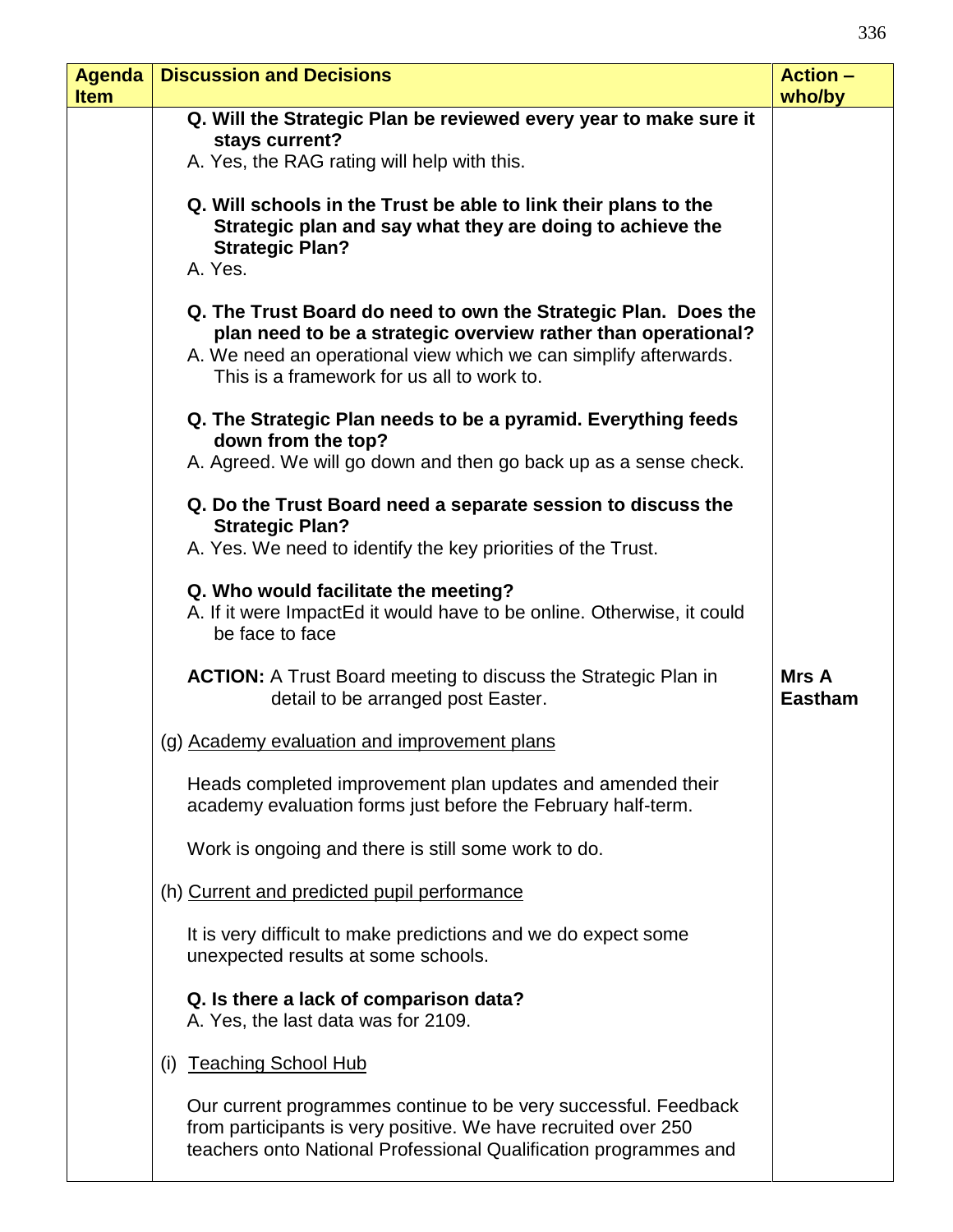| <b>Agenda</b><br><b>Item</b> | <b>Discussion and Decisions</b>                                                                                                                                                                                                                                                                | <b>Action -</b><br>who/by |
|------------------------------|------------------------------------------------------------------------------------------------------------------------------------------------------------------------------------------------------------------------------------------------------------------------------------------------|---------------------------|
|                              | there are over 500 participants in the Early Careers Teacher<br>programmes. Lucy Sykes and her team have performed brilliantly.                                                                                                                                                                |                           |
|                              | We submitted a detailed application to become a lead provider for<br>Initial Teacher Training. If successful, we will write the curriculum<br>trainees will follow and appoint lead mentors to oversee the<br>programme. If successful, we will form a partnership with other local<br>trusts. |                           |
|                              | Q. Is the Trust seeing benefits from the Teaching School Hub?<br>A. Yes in that more systematic approaches to school improvement<br>are being used but we do not yet have data.                                                                                                                |                           |
|                              | Q. Deleted. Minute 534 refers.<br>Α.                                                                                                                                                                                                                                                           |                           |
|                              | Q. Deleted. Minutes 534 refers.<br>Α.                                                                                                                                                                                                                                                          |                           |
|                              | (j) Local SEND inspection                                                                                                                                                                                                                                                                      |                           |
|                              | We have not yet had any update in respect of the Local SEND<br>inspection.                                                                                                                                                                                                                     |                           |
|                              | (k) Finance                                                                                                                                                                                                                                                                                    |                           |
|                              | The DoF summarised the 2021-2022 Spending Review.<br>It was noted that there are no significant variances at the end of<br>period 4.                                                                                                                                                           |                           |
|                              | The DoF updated on the progress on the 2022/23 Budget.                                                                                                                                                                                                                                         |                           |
|                              | Allocations from the ESFA are being received with a circa 2.5%<br>increasing in funding.<br>The budget process for the Trust is currently ongoing together<br>with top slice analysis.                                                                                                         |                           |
|                              | 6th form funding has been increased by 8.5% per pupil which is<br>$\bullet$<br>more than we expected.<br>Pay rises are uncertain but we have budgeted 3% for teachers<br>and 2% for support staff.                                                                                             |                           |
|                              | Q. What is the impact of the Shelley 3G pitch on reserves?<br>A. The cost of £700k is not reflected in reserves numbers presented.                                                                                                                                                             |                           |
|                              | Q. Do reserves include the costs of work on Royds Hall toilets?<br>A. No as this will be paid for from the Capital pot.                                                                                                                                                                        |                           |
|                              | (I) Operations                                                                                                                                                                                                                                                                                 |                           |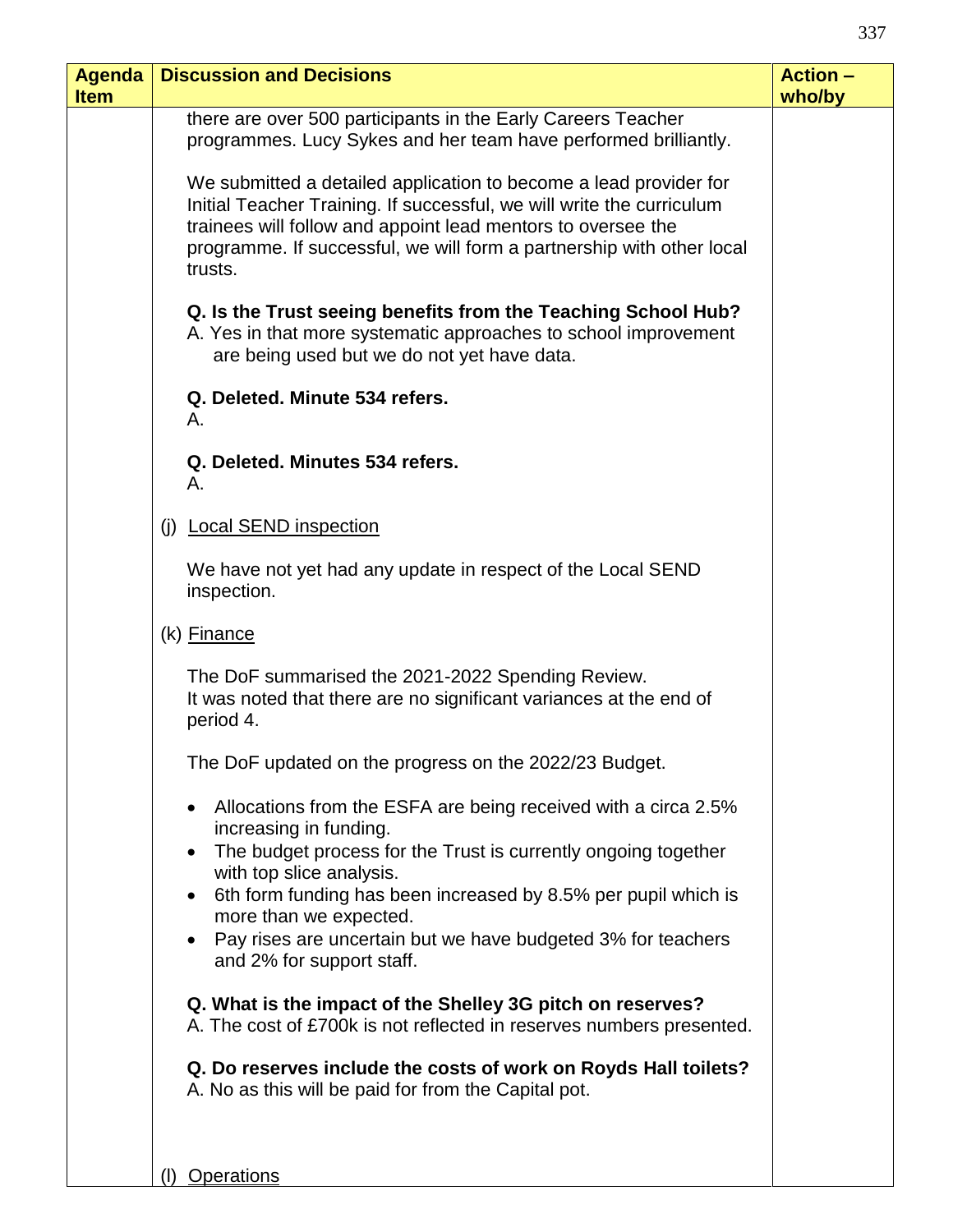| <b>Agenda</b><br><b>Item</b> | <b>Discussion and Decisions</b>                                                                                                                                                                                                                                                                                                                                                                                                                                                                                                                                                            | <b>Action -</b><br>who/by |
|------------------------------|--------------------------------------------------------------------------------------------------------------------------------------------------------------------------------------------------------------------------------------------------------------------------------------------------------------------------------------------------------------------------------------------------------------------------------------------------------------------------------------------------------------------------------------------------------------------------------------------|---------------------------|
|                              | The DoO updated the meeting.<br>A Cyber Security action plan is now in place in response to the<br>audit report. The Cyber Security report was discussed in detail at<br>the A&RAC meeting. Mr M Day will review the Cyber Security<br>action plan.<br>The Chair has booked a date to perform a Health and Safety<br>$\bullet$<br>review for the Trust.<br>Q. What is the completion date for the 3G pitch?<br>A. We are still on track for September 2022. The Planning application<br>has now been submitted and the detailed design stage is in<br>progress. We will then go to tender. |                           |
| 526.                         | <b>Verbal Updates from NE Directors</b>                                                                                                                                                                                                                                                                                                                                                                                                                                                                                                                                                    |                           |
|                              | (a) Safeguarding                                                                                                                                                                                                                                                                                                                                                                                                                                                                                                                                                                           |                           |
|                              | Mrs L Rawlinson updated the meeting.                                                                                                                                                                                                                                                                                                                                                                                                                                                                                                                                                       |                           |
|                              | Mrs L Rawlinson has been working with safeguarding leads.<br>$\bullet$<br>School websites have been reviewed to ensure adequate                                                                                                                                                                                                                                                                                                                                                                                                                                                            |                           |
|                              | reference to Safeguarding and the Safeguarding policy.<br>• The new Safeguarding tool (Power Bi) is a very good tool<br>providing detailed information about safeguarding incidents and                                                                                                                                                                                                                                                                                                                                                                                                    |                           |
|                              | can be used to help DSL's recognise trends and spikes.<br>On review of data there are no significant incident spikes<br>$\bullet$<br>currently.                                                                                                                                                                                                                                                                                                                                                                                                                                            |                           |
|                              | Mrs L Rawlinson has started to contact Safeguarding leads on<br>$\bullet$<br>Local Governing Bodies to arrange meetings to discuss and<br>review their active role and responsibilities as a Safeguarding<br>lead.                                                                                                                                                                                                                                                                                                                                                                         |                           |
|                              | (b) Health and Safety                                                                                                                                                                                                                                                                                                                                                                                                                                                                                                                                                                      |                           |
|                              | The Chair updated that a date for a Trust Health and Safety review<br>has been booked.                                                                                                                                                                                                                                                                                                                                                                                                                                                                                                     |                           |
|                              | (c) Training                                                                                                                                                                                                                                                                                                                                                                                                                                                                                                                                                                               |                           |
|                              | Prof J Keay updated that there is still some confusion about the<br>scope of the responsibility for the Director with Specific Responsibility<br>for Training.                                                                                                                                                                                                                                                                                                                                                                                                                             |                           |
|                              | It was noted that:                                                                                                                                                                                                                                                                                                                                                                                                                                                                                                                                                                         |                           |
|                              | Work is being done in the Trust to identify training packages for<br>Governors and a more systematic approach to monitoring is<br>required.                                                                                                                                                                                                                                                                                                                                                                                                                                                |                           |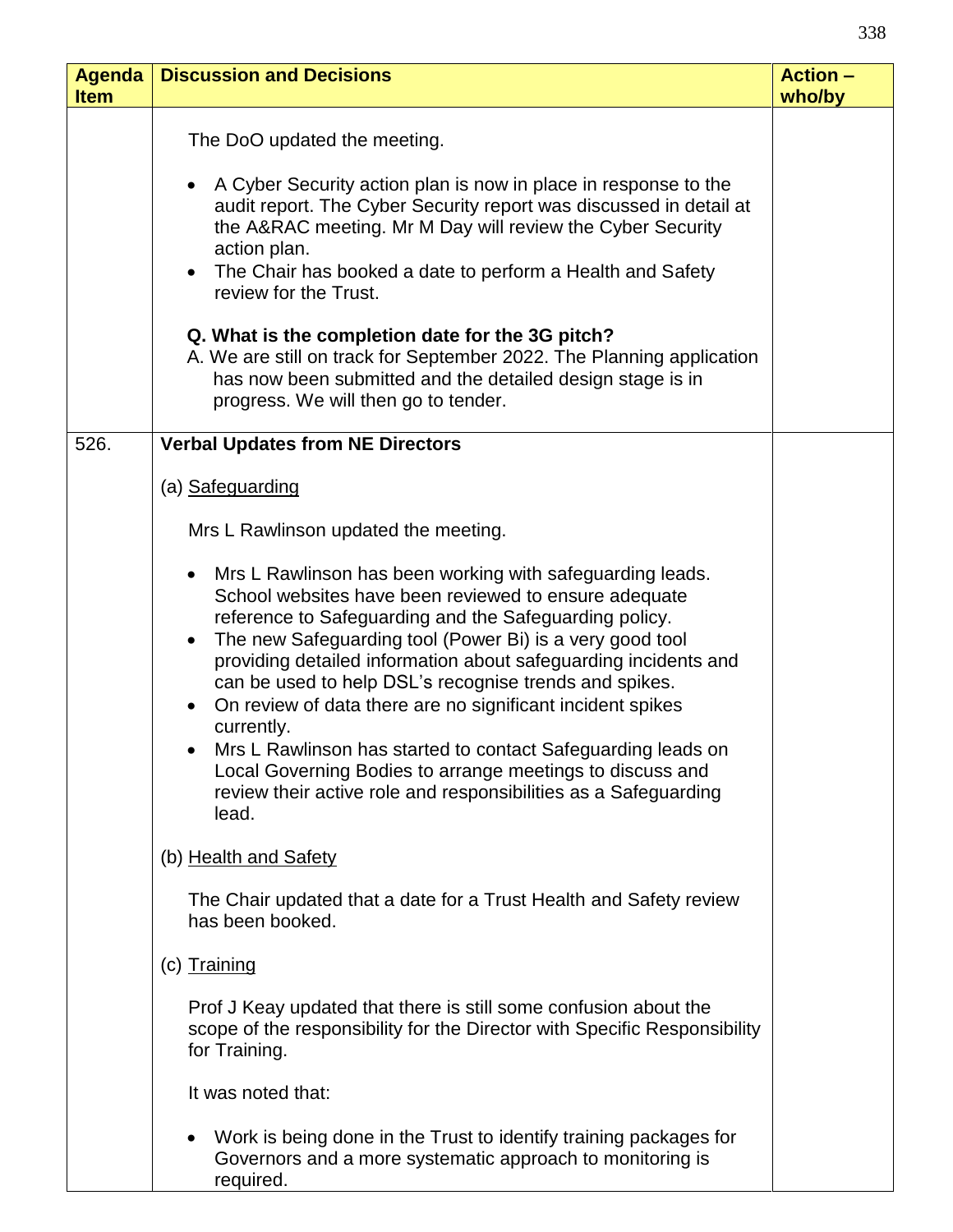| <b>Agenda</b><br><b>Item</b> | <b>Discussion and Decisions</b>                                                                                                                                                                                                                                                                                            | <b>Action -</b><br>who/by |
|------------------------------|----------------------------------------------------------------------------------------------------------------------------------------------------------------------------------------------------------------------------------------------------------------------------------------------------------------------------|---------------------------|
|                              | We do need to improve communications between the Trust and<br>$\bullet$<br><b>Local Governing Bodies.</b><br>The Ambition Institute has asked for the CPD Strategy for the<br>Trust. We currently do not have a separate one although CPD is<br>planned throughout the year. A CPD strategy for the Trust may be<br>a gap. |                           |
|                              | <b>ACTION:</b> Prof J Keay to meet with Lucy Sykes and Rebecca<br>Hesmondhalgh to agree responsibilities for the Director<br>with Specific Responsibility for Training.                                                                                                                                                    | <b>Prof J Keay</b>        |
|                              | $(d)$ $\overline{II}$                                                                                                                                                                                                                                                                                                      |                           |
|                              | Mr M Day updated that a meeting has been booked for the review of<br>the Cyber Security action plan.                                                                                                                                                                                                                       |                           |
| 527.                         | <b>A&amp;RAC Update</b>                                                                                                                                                                                                                                                                                                    |                           |
|                              | Mr M Dunkley updated the meeting and summarised discussions that<br>took place at the A&RAC Committee. Discussions included:                                                                                                                                                                                               |                           |
|                              | <b>Health and Safety</b><br>$\bullet$<br><b>Fire Risk Audit</b>                                                                                                                                                                                                                                                            |                           |
|                              | $\bullet$<br><b>Risk Assessments</b><br>$\bullet$                                                                                                                                                                                                                                                                          |                           |
|                              | <b>Risk Register</b><br>$\bullet$<br>Cyber Risk and action plan<br>$\bullet$                                                                                                                                                                                                                                               |                           |
|                              | Policy review and approval                                                                                                                                                                                                                                                                                                 |                           |
|                              | Internal Audit of GDPR and Data Protection                                                                                                                                                                                                                                                                                 |                           |
| 528                          | <b>Approval of Policies</b>                                                                                                                                                                                                                                                                                                |                           |
|                              | <b>RESOLVED:</b> That the policies below be approved and adopted.                                                                                                                                                                                                                                                          |                           |
|                              | • WYPF Discretions Policy & Procedure                                                                                                                                                                                                                                                                                      |                           |
|                              | <b>ICT Policy</b>                                                                                                                                                                                                                                                                                                          |                           |
| 529.                         | <b>Decisions to minute</b>                                                                                                                                                                                                                                                                                                 |                           |
|                              | <b>RESOLVED:</b> That the non-teaching Support Staff pay award be<br>approved at 1.75% backdated to 1 April 2021 and applied<br>in the March pay run.                                                                                                                                                                      |                           |
|                              | RESOLVED: That an additional payment of £1.00 is paid to all<br>Teachers (including those on Leadership) in March 2022,<br>in order to trigger indexation of benefits relating to the<br><b>Teachers' Pension Scheme.</b>                                                                                                  |                           |
|                              | <b>RESOLVED:</b> That the appointment of Mr M Castle as a governor at<br>Royds Hall be approved.                                                                                                                                                                                                                           |                           |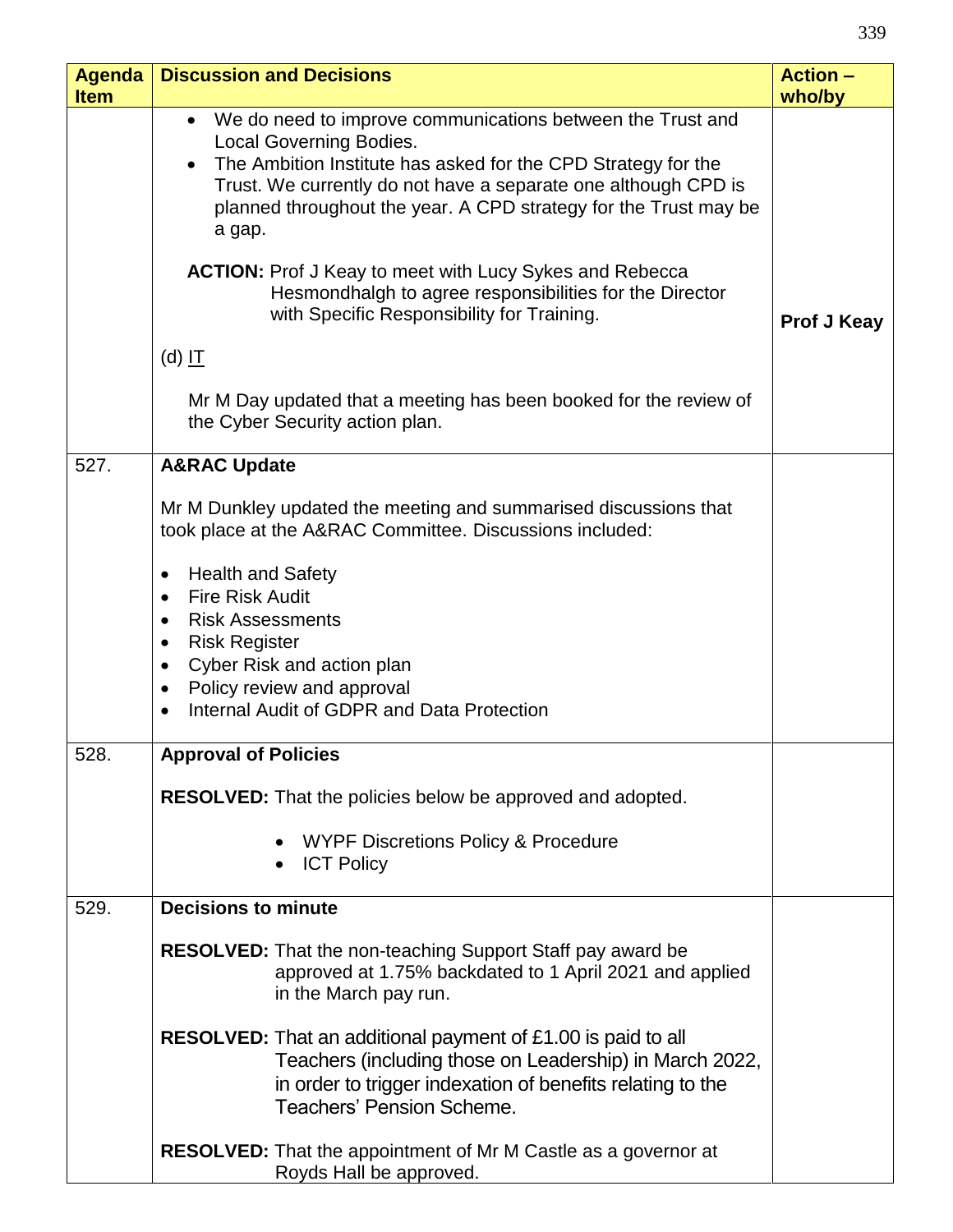| <b>Agenda</b><br><b>Item</b> | <b>Discussion and Decisions</b>                                                                                                                                                                                                                                           | <b>Action -</b><br>who/by |
|------------------------------|---------------------------------------------------------------------------------------------------------------------------------------------------------------------------------------------------------------------------------------------------------------------------|---------------------------|
|                              |                                                                                                                                                                                                                                                                           |                           |
| 530.                         | <b>Feedback from Governance Group</b>                                                                                                                                                                                                                                     |                           |
|                              | It was noted that attendance at the last Governance Group has improved<br>but was still not as good as we would expect it to be. There may be an<br>issue of governors using personal emails rather than Trust emails and<br>not seeing invitations to Governance Groups. |                           |
| 531.                         | CEO Appraisal and report from the remuneration committee                                                                                                                                                                                                                  |                           |
|                              | Mrs D Howard, Mrs C Potterton and Mrs A Eastham left the meeting.                                                                                                                                                                                                         |                           |
|                              | (a) Non-teaching Senior Leadership Roles - Pay Scales                                                                                                                                                                                                                     |                           |
|                              | RESOLVED: That the proposed 3 point pay scale in line with current<br>salary levels be approved.                                                                                                                                                                          |                           |
|                              | Mr J McNally left the meeting.                                                                                                                                                                                                                                            |                           |
|                              | (b) CEO Appraisal and report from the remuneration committee                                                                                                                                                                                                              |                           |
|                              | <b>RESOLVED:</b> That the proposal from the remuneration committee in<br>relation to the CEO be approved.                                                                                                                                                                 |                           |
| 532.                         | Correspondence                                                                                                                                                                                                                                                            |                           |
|                              | There was no correspondence for discussion.                                                                                                                                                                                                                               |                           |
| 533.                         | <b>Any Other Business</b>                                                                                                                                                                                                                                                 |                           |
|                              | (a) Director with responsibility for Looked After Children (LAC)                                                                                                                                                                                                          |                           |
|                              | The CEO noted that, if Mr J Glazzard steps down as a director, a new<br>Director with responsibility for LAC will need to be appointed.                                                                                                                                   |                           |
|                              | <b>ACTION:</b> The Chair to ensure that a Director with specific<br>responsibility for LAC is appointed if required.                                                                                                                                                      | <b>Chair</b>              |
|                              | (b) Ambition Institute Review                                                                                                                                                                                                                                             |                           |
|                              | The CEO updated that Ambition Institute would like a discussion with<br>a group of Directors as part of their review.                                                                                                                                                     |                           |
|                              | ACTION: Mrs A Eastham to arrange a meeting between a group of<br>Directors and Ambition Institute.                                                                                                                                                                        | Mrs A<br><b>Eastham</b>   |
| 534.                         | Agenda, minutes and related papers - school copy                                                                                                                                                                                                                          |                           |